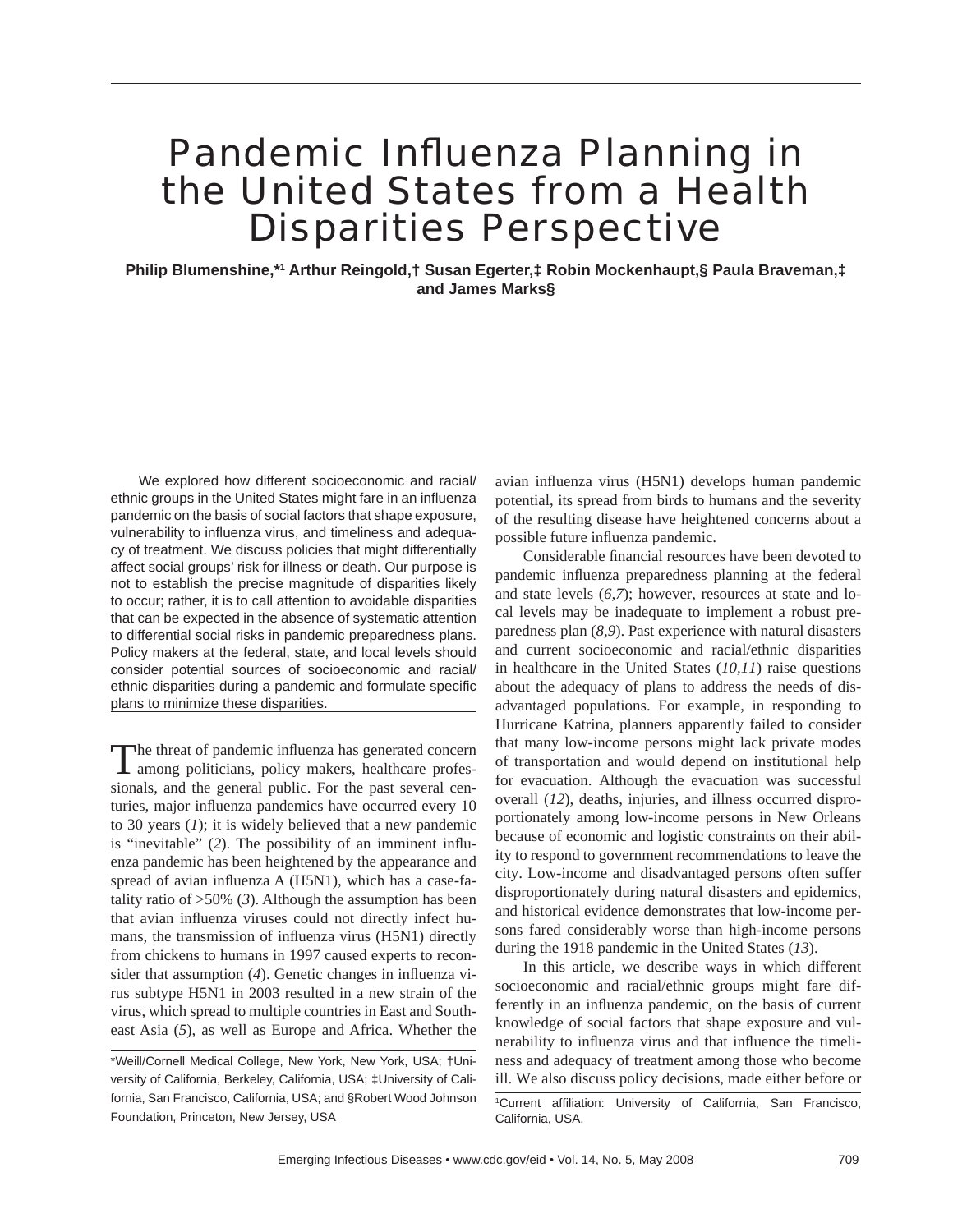# **PERSPECTIVE**

during a pandemic, which might differentially affect risk for illness or death for those of low income and of specific racial/ethnic groups. Our purposes are to 1) call attention to potentially major and avoidable social disparities in suffering and death during an influenza pandemic and 2) highlight the importance of including in pandemic preparedness plans targeted strategies for minimizing or avoiding these social disparities. The following discussion is not meant to be exhaustive; rather, it is meant to provoke reflection about how potential disparities in the effects of an influenza pandemic might be reduced or eliminated through appropriate planning and implementation of clinical and public health activities.

## **Conceptual Framework**

Using a conceptual framework adapted from Diderichsen et al. (*14*), we systematically considered possible sources of disparities during an influenza pandemic by examining the following 3 levels at which underlying socioeconomic or racial/ethnic differences could lead to disparities in illness or death: 1) likelihood of being exposed to the influenza virus; 2) likelihood of contracting influenza disease, if exposed; and 3) likelihood of receiving timely and effective treatment after influenza disease has developed. To explore socioeconomic and racial/ethnic disparities at each level, we searched the literature for relevant findings based on population-based national data (Figure, Table).

## **How Could Disparities Arise?**

#### **Differences in Exposure**

Regardless of which strain of influenza virus causes the next pandemic, it will be highly transmissible between humans. Transmission of influenza is primarily airborne, through aerosolized respiratory tract secretions expelled during coughing and sneezing, although transmission by direct and possibly indirect contact may occur. Transmission can be expected to occur in various settings, including homes, healthcare facilities, schools, work sites, public transportation, and other settings at which people gather for social, commercial, or entertainment purposes. Higher exposure risk among particular population groups as a result of factors such as crowding and occupation could contribute to health disparities among socioeconomic and racial/ ethnic groups during an influenza pandemic.

Crowding, an established risk factor for many infectious diseases, can increase the likelihood of pathogen transmission. In the United States, urban poverty and Hispanic and Asian ethnicity are correlated with domestic crowding; even at higher income levels, Hispanic and Asian households are relatively more crowded than white and African-American households (*15*). In addition, in the United States, low-income persons, African Americans, and nonwhite



Figure. Possible sources of disparities during a pandemic influenza outbreak.

Hispanics are more likely than persons in other groups to obtain regular medical care at emergency departments and publicly funded clinics (*10*), where airborne transmission of infectious agents has been documented. Because these locations typically do not segregate sick and well patients and are becoming increasingly crowded (*16*), patients waiting for care in these settings are likely to have greater exposure to influenza viruses and other respiratory pathogens. Another source of increased exposure to infected persons is public transportation, where persons from low-income and minority households account for 63% of users (*17*).

Occupational factors are also likely to lead to differential exposure risk during an influenza pandemic, particularly in terms of adherence to strategies that aim to limit case-patient contact with others (*18*). Staying home may not be economically feasible for persons in lower wage occupations; these persons are less able to afford losing income as a result of missed work and often lack the job flexibility that would permit them to work at home. In addition, their jobs may be necessary because they provide essential goods and services. For these reasons, parents in lower wage/lower status occupations may be more likely to keep their children in communal childcare settings—where exposure risks are relatively high—during an influenza pandemic, placing everyone in the family at greater risk for exposure.

#### **Differences in Susceptibility**

Among persons who have been exposed to influenza virus, the likelihood of contracting disease may be modified by underlying host factors and medical conditions, such as age, smoking status, nutritional status, stress levels, and cardiopulmonary disease. The influence that most host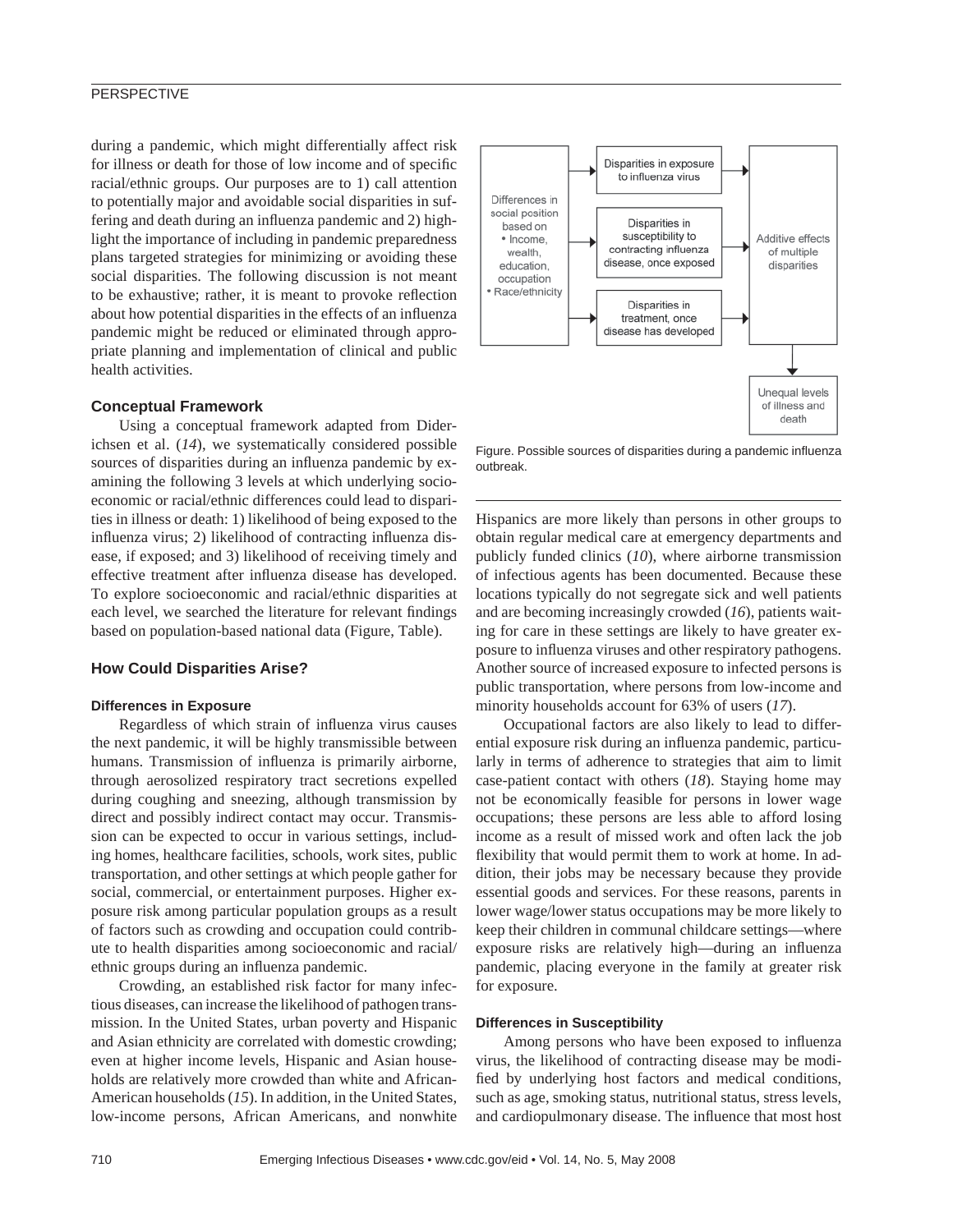| Table. Factors that could contribute to health disparities among socioeconomic and racial/ethnic groups during an influenza pandemic |
|--------------------------------------------------------------------------------------------------------------------------------------|
| Differences in exposure to influenza virus                                                                                           |
| Crowding in households, medical facilities, public transportation                                                                    |
| Occupational factors such as inability to work from home, dependence on childcare outside of the home                                |
| Differences in susceptibility to influenza disease, once exposed to the virus                                                        |
| Host factors, including preexisting immunity, age, other underlying diseases or conditions, smoking, nutritional status, stress      |
| Vaccination status, reflecting differences in vaccine seeking and acceptance and in vaccine availability                             |
| Differences in timely effective treatment, once influenza disease has developed                                                      |
| Access to outpatient and inpatient medical care                                                                                      |
| Care-seeking attitudes and behavior                                                                                                  |
| Financial obstacles, including lack of adequate insurance coverage                                                                   |
| Logistic obstacles, including transportation, language                                                                               |
| Quality of care                                                                                                                      |
| Availability of antiviral treatments                                                                                                 |
| Appropriate inpatient treatment                                                                                                      |

factors will have on the development of influenza during a future pandemic is uncertain; some evidence suggests that the factors affecting disease severity and death may differ from those typically observed during annual influenza epidemics (*19*). However, given overwhelming evidence that low-income persons are generally more susceptible to infectious diseases, it is reasonable to plan on the basis of well-documented annual epidemic patterns, in which influenza disease development is influenced by factors that are differentially distributed across socioeconomic and racial/ ethnic groups. These patterns, as well as patterns of many other diseases, indicate that socially disadvantaged groups are likely to be at higher risk for influenza disease, particularly severe disease.

The inability to predict which influenza virus will cause a future pandemic, together with the very limited national and global capacity to produce influenza vaccine in massive quantities in a short time, almost ensures that an effective vaccine will be unavailable to most or all of the population during the early stages of a pandemic and in very short supply thereafter. Even so, current plans assume that local and state public health agencies will have a primary role for distributing pandemic influenza vaccine. In general, however, these plans do not adequately address preventing or minimizing socioeconomic or racial/ethnic disparities in vaccine distribution and acceptance, despite evidence that such disparities have been the rule for the annual influenza vaccine, even among persons >65 years of age (20). In the United States, routine use of annual influenza vaccine in preschool children has only recently been introduced; information focusing on school-age children is limited (*21*). Nevertheless, African American/black children and children from lower income families, who are at higher risk of contracting influenza (22) in this country, are less likely to be up to date with other routine immunizations  $(23)$ . It is possible that, in the context of an influenza pandemic, vaccine-seeking and acceptance behavior and resultant coverage patterns may differ from those observed during routine vaccination efforts; however, the weight of available evidence indicates that social disparities in vaccine coverage are likely to occur in the absence of careful planning to prevent them.

# **Differences in Treatment**

Among those who contract influenza, subsequent illness and death may be influenced by underlying factors and conditions and by the timeliness and effectiveness of various treatment modalities. Most influenza illnesses are self-limiting, and most infected persons during both annual influenza epidemics and influenza pandemics (including that of 1918–19) recover with only supportive care in the community. Even so, current planning efforts recognize the potential importance of reducing disease during a pandemic, through early treatment with antiviral drugs and through other forms of treatment such as respiratory support and antimicrobial agents to treat secondary bacterial pneumonia, among those with more severe disease.

In the United States, the likelihood of substantial disparities in access to timely and appropriate care under influenza pandemic conditions is high, given long-standing and persistent disparities in access to medical care. For example, persons with low income are  $\approx 2 \times$  as likely as those with higher incomes to lack a usual source of healthcare (*24*). Similarly, non-Hispanic black and Hispanic persons are significantly less likely than non-Hispanic white persons to report having a usual primary care provider (*10*). Among persons who do report having a usual source of care, those who are poor or near poor and those who are non-Hispanic black or Hispanic are  $2.5-4\times$  as likely as their relatively higher income and white counterparts to rely on a hospitalbased source of primary care (*24*). These same groups are also more likely to report having difficulty obtaining timely appointments for illness or injury, which suggests problems with access to care even among those with a usual source of healthcare (*10*). Language and cultural barriers to seeking and receiving medical care also may contribute to disparities. In emergency departments, for example, interpreters are frequently unavailable or underused, which has potentially adverse implications for patients' understanding of their disease or treatment and for clinical decision making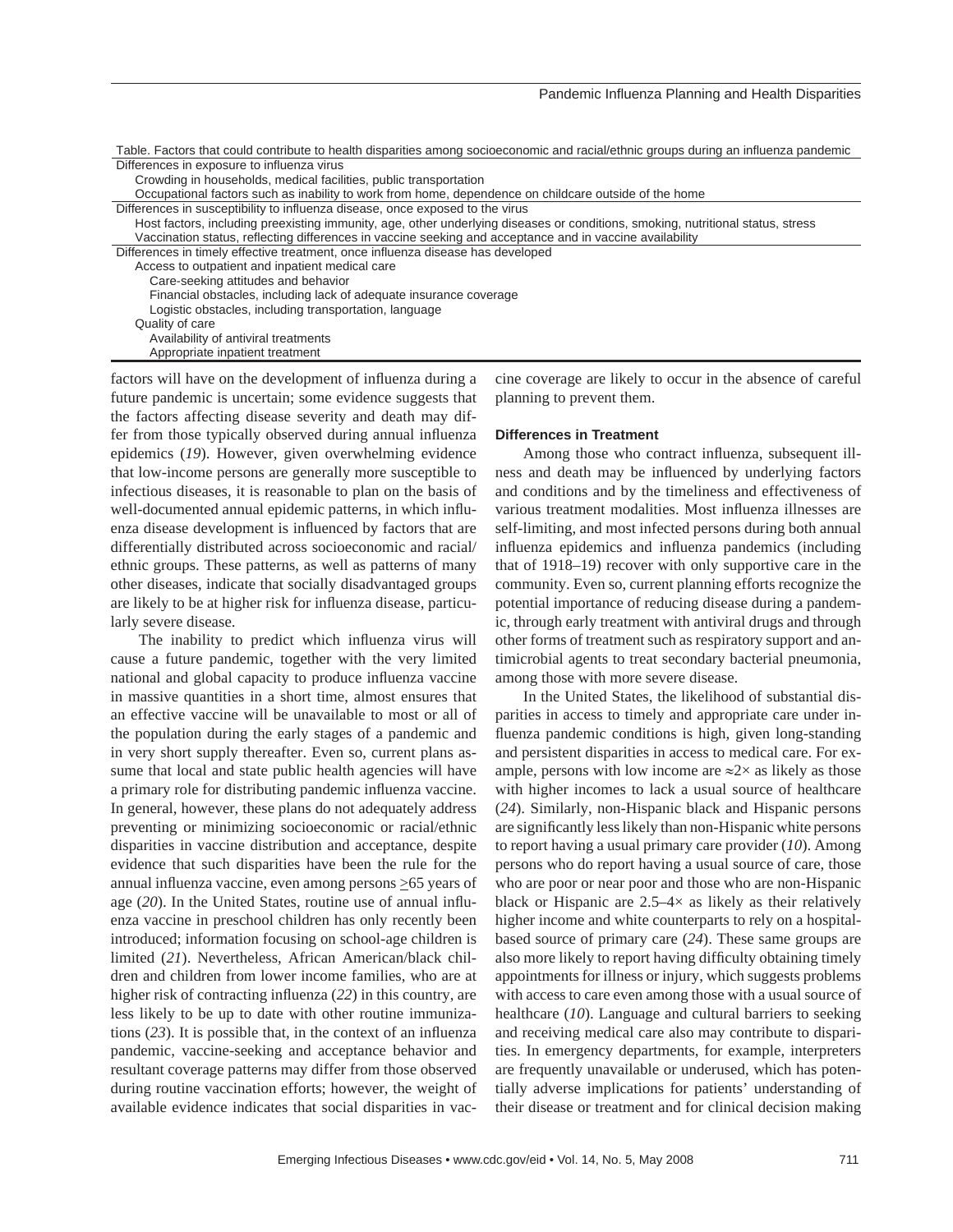# **PERSPECTIVE**

and quality of care (*25*). In addition, the large numbers of persons who lack health insurance, as well as those who lack documentation of US citizenship, often delay seeking care because they are concerned about paying for the care or encountering legal difficulties.

Evidence from previous outbreaks suggests that antiviral drugs may be effective for treatment (*26*) and prevention (27) of pandemic influenza, and current antiviral drugs seem to be biologically effective against 1918 and 1918 like viruses (*28*). Because vaccine may not be available when a pandemic begins, experts have suggested that the antiviral drug oseltamivir should be stockpiled for use during a pandemic influenza outbreak. Recent models suggest that early use of oseltamivir may contain outbreaks if certain criteria regarding transmissibility and compliance are met (29). However, experience with nonpandemic influenza indicates that oseltamivir must be given early during symptom development for it to have any substantial biological effect (*30*); modest delays may vitiate the treatment effectiveness (*31*). Although plans for release and distribution of antiviral drugs are still being finalized, overcoming long-standing disparities in access to timely treatment by socioeconomic status, race/ethnicity, ability to speak English, and legal status will present numerous challenges to ensuring equal access to such drugs during a pandemic.

Reasons for concern about disparities in the timeliness and appropriateness of the care received by influenza patients who might benefit from in-hospital care are similar. Given the predicted insufficient supply of hospital beds and staff during a pandemic (*32*), a person's access to potentially lifesaving therapies such as respiratory support and antimicrobial treatment of secondary bacterial pneumonias in an inpatient setting is likely to depend on factors that include usual source of care, citizenship status, and ability to speak English. Disparities may also occur in the quality of care received by persons who are hospitalized. Earlier US studies of persons hospitalized for pneumonia have found that blacks and "other minorities" are 71% and 79% as likely, respectively, as non-Hispanic whites to receive antimicrobial agents within 8 hours of arrival at the hospital  $(33)$  and significantly less likely to have blood cultures obtained before receiving antimicrobial therapy (*10*). Such disparities in quality of care would likely persist during an influenza pandemic.

# **Discussion**

Although reducing or eliminating socioeconomic and racial/ethnic disparities in health and healthcare has been an official federal and state policy priority for 2 decades (34), such disparities remain prevalent and may inadvertently become wider when not explicitly addressed by policies designed to improve the health of the population as a whole and of disadvantaged persons in particular (*35*). Given the current limitations of our public health infrastructure and the disparities in healthcare, a pandemic influenza outbreak in the United States is likely to disproportionately affect persons from socially disadvantaged groups. Explicit, systematic, and detailed plans are essential for overcoming the social barriers that are predicted to result in socioeconomic and racial/ethnic disparities in pandemic influenza illness and death. Saunders and Monet also have called for pandemic influenza planning that appropriately considers the needs of disadvantaged populations (*36*).

The Pandemic Influenza Plan of the US Department of Health and Human Services (HHS) (*37*) does not adequately address potential social disparities in exposure, vaccination, or treatment; the possible effects of such disparities; or strategies for minimizing or eliminating them. The HHS plan (*37*), the federal guidance on vaccine allocation (*38*), and the recent Centers for Disease Control and Prevention (CDC) guidelines for community-level mitigation strategies (*18*) should be credited for calling for community engagement and inclusion of a wide variety of stakeholders in planning at the local level. Outreach to providers, community leaders, and organizations, particularly in disadvantaged communities, will be an important component of any strategy for addressing disparities during a pandemic. However, the available versions of official plans do not call attention to the need for special efforts to overcome the greater barriers likely to be faced by socially disadvantaged groups.

On a US government website for pandemic influenza (www.pandemicflu.gov), a question asks which groups would be especially vulnerable during an influenza pandemic. The answer notes that people may be vulnerable for a variety of reasons, including limited access to healthcare; limited proficiency in English; or being disabled, homeless, economically disadvantaged, or a single parent. The response calls for faith-based and community-based organizations to develop plans "to care for dependent populations" and to "provide financial aid to the poor who are unable to work and are in need of emergency income for housing, medicine, or other essential needs" (www.pandemicflu.gov/faq/pandemicinfluenza/pi-0001.html), which implies that attention to the needs of economically or socially vulnerable persons is not primarily a public-sector responsibility but is more a matter for private charity. The 2005 HHS plan (*37*) itself acknowledges that some groups may need financial assistance if they are unable to work but does not indicate how that assistance would be provided or who would provide it.

Those who are still formulating plans should consider likely differences in influenza exposure and identify potential strategies for mitigating such disparities. Mathematical models have demonstrated that community-based interventions, such as quarantine and individual isolation, may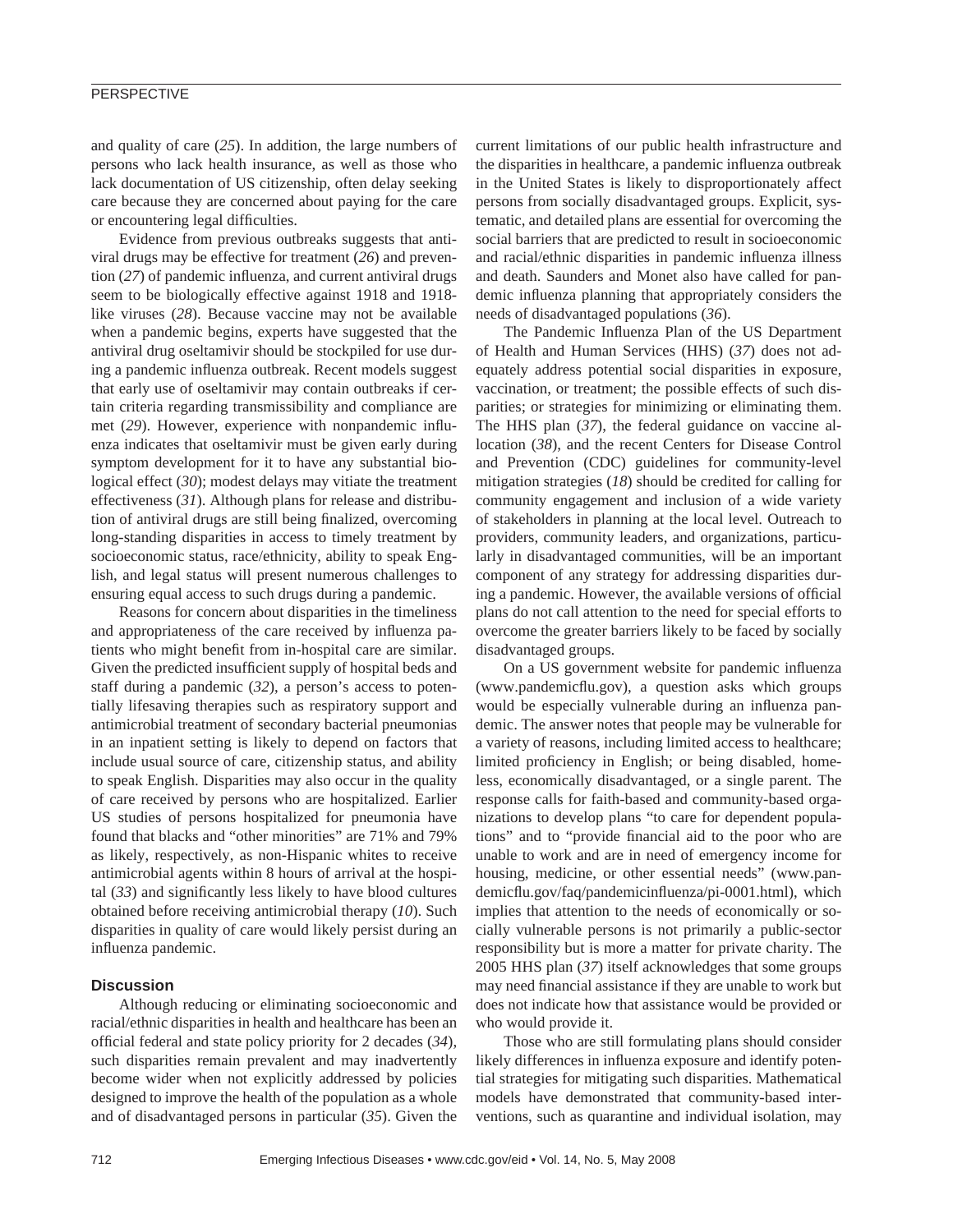be important for reducing influenza attack rates and overall incidence (*29*). Most pandemic plans call for limiting public gatherings and closing schools to slow the spread of influenza, without adequately taking into account how implementing these strategies could differentially affect disadvantaged groups. Recent recommendations from CDC go further in recognizing the differential effect of socialdistancing measures on vulnerable communities (*18*). Although CDC advocates flexible work arrangements, income replacement, and job security to minimize the negative effects of social-distancing measures, it pays inadequate attention to those whose jobs will not accommodate these interventions. More specific solutions should be outlined in pandemic preparedness plans to address the economic effects of quarantine on low-income persons, who by staying home may be at risk wage loss, job termination, or both. Job security and income replacement are key components to limiting the effects of potential quarantine measures on disadvantaged persons (*39*) and should be extended to all persons, regardless of their type of work.

Important decisions also will need to be made concerning access to vaccination and treatment in the event of a pandemic. The federal government's Draft Guidance on Allocating and Targeting Pandemic Influenza Vaccine (*38*) provides a basic framework for allocating vaccine during the pandemic. An appendix to that document mentions (on p.17) that the principles of "fairness and equity (recognizing that all persons have equal value, and providing equal opportunity for vaccination among all persons in a priority group)" were considered when drafting the guidelines. Although the proposed schema very reasonably first defines groups of different priority levels according to occupation and then, within the general population, according to age and pregnancy status, it does not provide explicit attention to groups who are vulnerable because of social disadvantage. Nor does it note the need for explicit attention to vulnerable social subgroups, for example, low-wage workers in prioritized occupational fields and low-income and minority pregnant women, infants, and toddlers. We are not questioning the rationality of defining major priority groups according to occupation or of using biological criteria to further prioritize within the general population. Rather, our concern is with the absence of attention to both biological and social risk factors, which must be addressed to overcome the many social barriers to equal opportunity for vaccination.

Well-documented evidence of existing healthcare disparities suggests that during a pandemic shortages of influenza vaccine, antiviral drugs, inpatient services, and healthcare staff will disproportionately affect persons in socially disadvantaged groups. To limit the crowds that might occur at hospitals and clinics, plans for the release of stockpiles of vaccines, medications, or both could include distribu-

tion from private pharmacies or doctors' offices. However, because private pharmacies and private practitioners are less likely to be located in lower income neighborhoods, plans to make access to potentially lifesaving vaccines and drugs speedier and more equitable might, in fact, exacerbate disparities. Distribution plans may need to include mobile community health centers (staffed by nurses and nurse practitioners) that can travel to low-income areas, along with a variety of community medical and other service providers and nontraditional sites like soup kitchens, sheltered workshops, and transit points, which have become popular places for administering yearly influenza vaccine (40). Other factors, such as the availability of transportation to a hospital, might also become more important during a pandemic. Access to a private car may be a major determinant of who is able to obtain care, presenting constraints like those that led to disparities in evacuation from New Orleans before Hurricane Katrina. To ensure that disadvantaged communities are reached and that resources are equitably allocated during an influenza pandemic, preparedness plans can and should involve community-based providers and organizations that are familiar with vulnerable groups.

## **Conclusions**

Social group disparities in exposure, susceptibility, and access to timely and effective treatment for a variety of diseases have been well documented in the United States. Influenza pandemic preparedness plans that fail to explicitly provide guidelines on how to mitigate these issues could lead to decisions that may, on the surface, seem reasonable, but that are likely to exacerbate social group disparities in health outcomes. Given the existence of major disparities in health and healthcare, we cannot expect pandemic preparedness and response planning to eliminate the deep divides that exist between socioeconomic and racial/ethnic groups. These disparities can, however, be minimized through careful planning that considers and proactively addresses vulnerability at each level: exposure to disease, susceptibility to disease if exposed, and treatment of disease. Public officials should systematically consider the additional barriers faced by socially disadvantaged groups at each of these levels and then actively seek ways to address those barriers. Local service providers, leaders of community-based organizations and other organizations working with socially vulnerable groups, and leaders of labor unions representing low-wage service workers are likely to have valuable insights and should be included in the planning process. Plans calling for stakeholder involvement without explicitly emphasizing the need to involve representatives of socially disadvantaged groups are unlikely to be effective at minimizing social disparities during an influenza pandemic.

We have focused here on the United States, but similar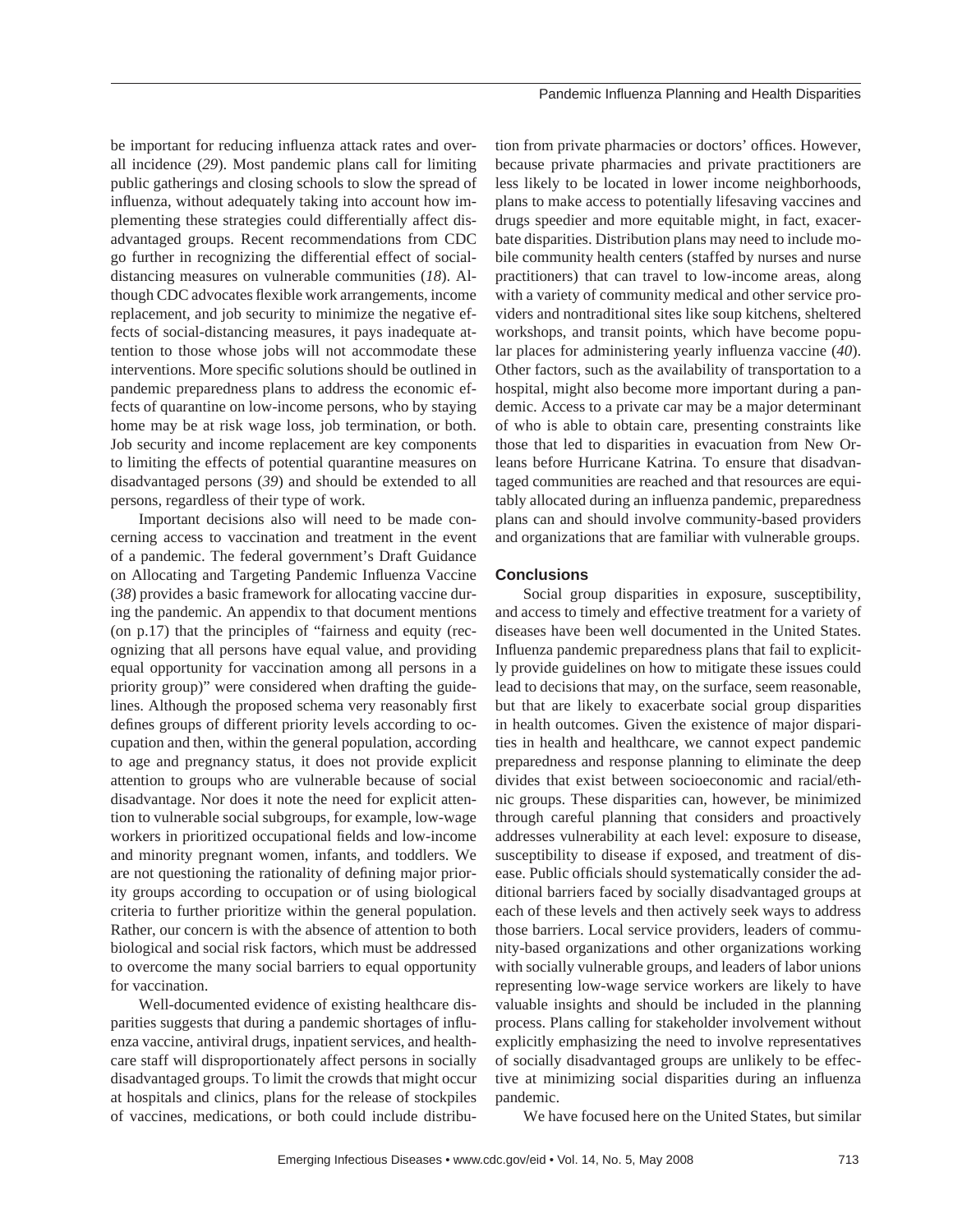# **PERSPECTIVE**

fundamental principles—the need for systematic and concrete planning to minimize the social disparities that can be expected to occur in the face of natural disasters such as an influenza pandemic—apply worldwide. Countries with universal financial access to healthcare and strong social safety nets will be best positioned to minimize such disparities. Countries in which large proportions of the population are impoverished or otherwise socially excluded and countries that have more limited resources and weaker public health and social welfare infrastructures will face the greatest challenges. The framework used here—considering and proactively addressing social vulnerability in exposure to pathogens, susceptibility to disease once exposed, and consequences of illness—should be applicable across national and subnational settings.

Financial support for this work was provided by the Robert Wood Johnson Foundation and the Doris Duke Clinical Research Fellowship.

Mr Blumenshine is a 3rd-year medical student at Weill Medical College of Cornell University. He is currently a Doris Duke Clinical Research Fellow in the Center on Social Disparities in Health at the University of California, San Francisco. His research focuses on socioeconomic and racial/ethnic health disparities.

## **References**

- 1. Patterson KD. Pandemic influenza, 1700–1900: a study in historical epidemiology. Totowa (NJ): Rowan & Littlefield; 1986.
- 2. World Health Organization. World is ill-prepared for "inevitable" flu pandemic. Geneva: The Organization; 2004.
- 3. World Health Organization. Epidemiology of WHO-confirmed human cases of avian influenza A (H5N1) infection. Wkly Epidemiol Rec. 2006;81:249–60.
- 4. Monto AS. The threat of an avian influenza pandemic. N Engl J Med. 2005;352:323–5.
- 5. Li KS, Guan Y, Wang J, Smith GJ, Xu KM, Duan L, et al. Genesis of a highly pathogenic and potentially pandemic H5N1 influenza virus in eastern Asia. Nature. 2004;430:209–13.
- 6. Garfield R. State preparedness for bioterrorism and public health emergencies. Issue Brief (Commonw Fund). 2005;829:1–12.
- 7. Centers for Disease Control and Prevention. Public health preparedness: mobilizing state by state. Atlanta: The Centers; 2008 [cited 2008 Mar 11]. Available from http://emergency.cdc.gov/publications/feb08phprep
- 8. Mitka M. National plan for pandemic flu unveiled. JAMA. 2006;295:2707–8.
- 9. Levi J, Inglesby T. Working Group on Pandemic Influenza Preparedness: joint statement in response to Department of Health and Human Services Pandemic Influenza Plan. Clin Infect Dis. 2006;42:92-4.
- 10. Agency for Healthcare Research and Quality. National healthcare disparities report, 2004. Rockville (MD): US Department of Health and Human Services; 2004.
- 11. Institute of Medicine. Unequal treatment: what healthcare providers need to know about racial and ethnic disparities in healthcare. Washington (DC): The Institute; 2002.
- 12. Senate Committee on Homeland Security and Governmental Affairs. Testimony of Ray C. Nagin, Mayor, City of New Orleans, February 1, 2006 [cited 2008 Mar 11]. Available from http://hsgac.senate.gov/ public/\_fi les/020106Nagin.pdf
- 13. Sydenstricker E. The incidence of influenza among persons of different economic status during the epidemic of 1918. 1931. Public Health Rep. 2006;121(Suppl 1):191–204.
- 14. Diderichsen F, Evans T, Whitehead M. The social basis of disparities in health. In: Evans T, Whitehead M, Diderichsen F, Bhuiya A, Wirth M, editors. Challenging inequities in health: from ethics to action. New York: Oxford University Press; 2001. p. 13–23.
- 15. Myers D, Baer WC, Choi SY. The changing problem of overcrowded housing. J Am Plann Assoc. 1996;62:66–84.
- 16. Trzeciak S, Rivers EP. Emergency department overcrowding in the United States: an emerging threat to patient safety and public health. Emerg Med J. 2003;20:402–5.
- 17. Pucher J, Renne JL. Socioeconomics of urban travel: evidence from the 2001 NHTS. Transportation Quarterly. 2003;57:49–77.
- 18. Centers for Disease Control and Prevention. Interim pre-pandemic planning guidance: community strategy for pandemic infuenza mitgation in the United States—early, targeted, layered use of nonpharmaceutical interventions. Atlanta: The Centers; 2007.
- 19. Simonsen L, Clarke MJ, Schonberger LB, Arden NH, Cox NJ, Fukuda K. Pandemic versus epidemic influenza mortality: a pattern of changing age distribution. J Infect Dis. 1998;178:53–60.
- 20. Centers for Disease Control and Prevention. Influenza vaccination levels among persons aged  $\geq 65$  years and among persons aged 18– 64 years with high-risk conditions—United States, 2003. MMWR Morb Mortal Wkly Rep. 2005;54:1045–9.
- 21. King JC Jr, Cummings GE, Stoddard J, Readmond BX, Magder LS, Stong M, et al. A pilot study of the effectiveness of a school-based influenza vaccination program. Pediatrics. 2005;116:e868-73.
- 22. Erhart LM, Rangel MC, Lu PJ, Singleton JA. Prevalence and characteristics of children at increased risk for complications from influenza, United States, 2000. J Pediatr. 2004;144:191–5.
- 23. Santoli JM, Huet NJ, Smith PJ, Barker LE, Rodewald LE, Inkelas M, et al. Insurance status and vaccination coverage among US preschool children. Pediatrics. 2004;113(6 Suppl):1959–64.
- 24. Lewis CT, Mathews TJ, Heuser RL. Prenatal care in the United States, 1980–94. National Center for Health Statistics. Vital Health Stat Series No. 21(54); 1966 [cited 2008 Mar 11]. Available from http://www.cdc.gov/nchs/products/pubs/pubd/series/sr21/pre-31/ sr21\_54.htm
- 25. Baker DW, Parker RM, Williams MV, Coates WC, Pitkin K. Use and effectiveness of interpreters in an emergency department. JAMA. 1996;275:783–8.
- 26. Van Voris LP, Betts RF, Hayden FG, Christmas WA, Douglas RG Jr. Successful treatment of naturally occurring influenza A/USSR/77 H1N1. JAMA. 1981;245:1128–31.
- 27. Monto AS, Gunn RA, Bandyk MG, King CL. Prevention of Russian influenza by amantadine. JAMA. 1979;241:1003-7.
- 28. Tumpey TM, Garcia-Sastre A, Mikulasova A, Taubenberger JK, Swayne DE, Palese P, et al. Existing antivirals are effective against influenza viruses with genes from the 1918 pandemic virus. Proc Natl Acad Sci U S A. 2002;99:13849–54.
- 29. Ferguson NM, Cummings DA, Fraser C, Cajka JC, Cooley PC, Burke DS. Strategies for mitigating an influenza pandemic. Nature. 2006;442:448–52.
- 30. Hayden FG, Atmar RL, Schilling M, Johnson C, Poretz D, Paar D, et al. Use of the selective oral neuraminidase inhibitor oseltamivir to prevent influenza. N Engl J Med. 1999;341:1336-43.
- 31. Aoki FY, Macleod MD, Paggiaro P, Carewicz O, El Sawy A, Wat C, et al. Early administration of oral oseltamivir increases the benefits of influenza treatment. J Antimicrob Chemother. 2003;51:123-9.